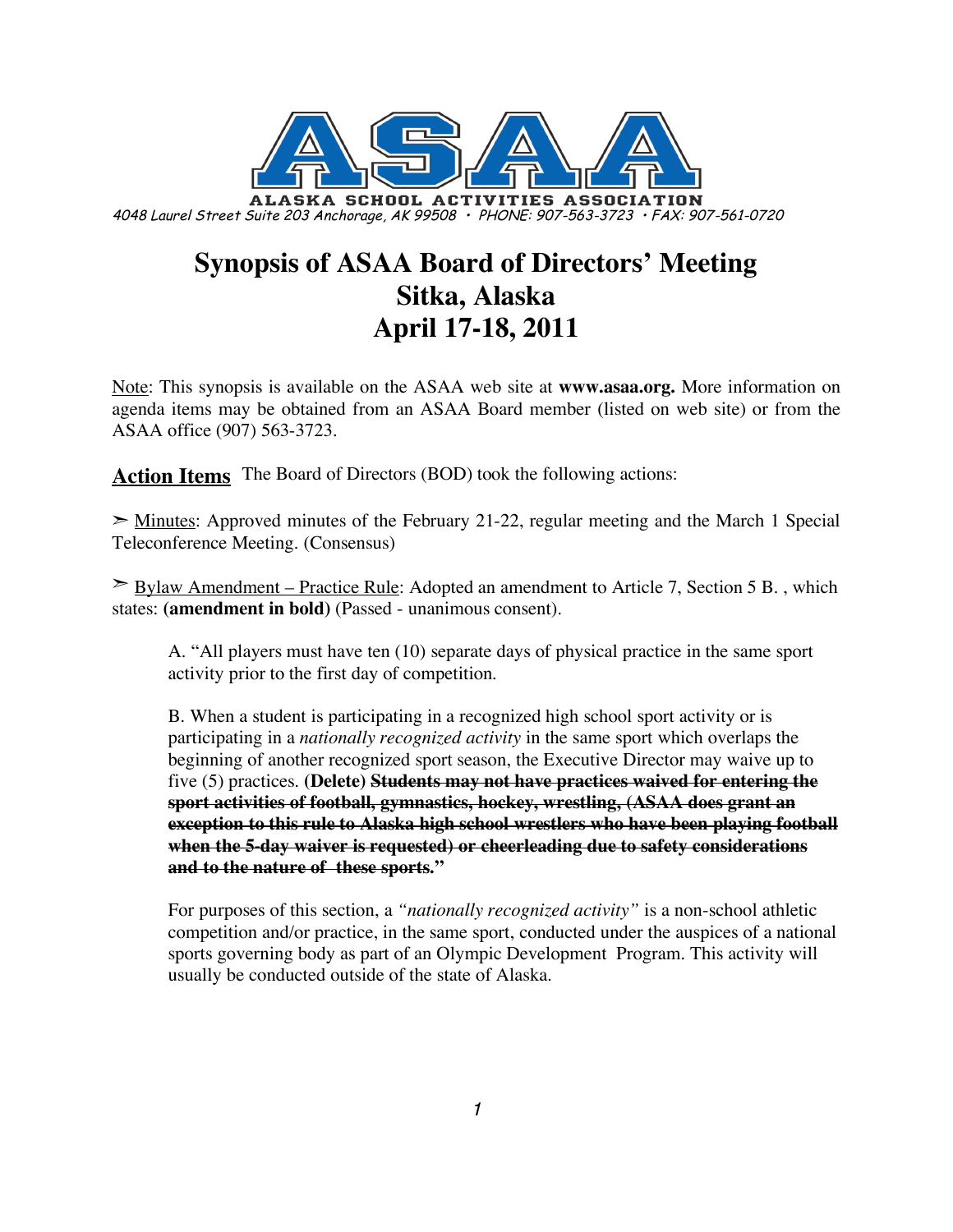► Bylaw Amendment – Transfer/Residency Rule: Rejected an amendment to Article 12, Section 9, 3., which states: **)** (Failed – 4-4).

"A student who transfers without a bona fide change of residence of parents or guardians, is ineligible for interscholastic competition for **(delete) ninety school days (new) one hundred and eighty (180) school days**, including state approved in-service days, from the date of first attendance in the new school. Students who live with coaches are ineligible (see Section 5, C). Summer school attendance will not be considered in determining the date of first attendance for the purposes of this section. Practices before classes begin in the fall do not count as part of the ninety school days."

➣ Bylaw Amendment - Enrollment Rule: Adopted an amendment to Article 12, Section 2, which states: (Passed - unanimous consent).

"Notwithstanding any provisions or restrictions of the Association's Bylaws, Policies or past practices, the Board of Directors has determined that under certain conditions, students enrolled in the  $8<sup>th</sup>$  grade in a member school district, may be granted eligibility to participate as members of a high school basketball, volleyball or mixed-six volleyball team when an annual request is submitted in writing to ASAA by the district superintendent. This request must verify that the high school described above is a member school and that there were twenty (20) or fewer students, **(add) or ten (10) or fewer students per gender** enrolled in grades 9-12 during the previous school year's October student count as reported to the Department of Education and Early Development (DEED). If the current school year's October count is lower than the previous year's, it may substitute as the official count for purposes of this section."

 $\geq$  State Tournament Bid Proposals: Approved in concept, a process to formalize the solicitation and awarding of state tournament bids.

After reviewing the submitted proposals, took the following actions:

4A Wrestling – Awarded a 3 year bid (2011-12, 2012-13, and 2013-14) to Bartlett High School in Anchorage. (Unanimous Consent)

Track and Field – Awarded a 3 year bid, with the current year being year 1, to go through the 2012-13 tournament, to Lathrop High School in Fairbanks, contingent upon satisfactory medical coverage. (Unanimous Consent)

Baseball - Sitka High School withdrew its bid to host the 2014 tournament.

Awarded a 3 year bid (2011-12, 2012-13, and 2013-14) to Anchorage which will host the tournament at Mulcahey Field. (Unanimous Consent)

 $\geq$  Conference Placements/Berths to State Beginning in 2012-13: Adopted the conferences and state tournament berths in the following sports: (passed – Unanimous Consent)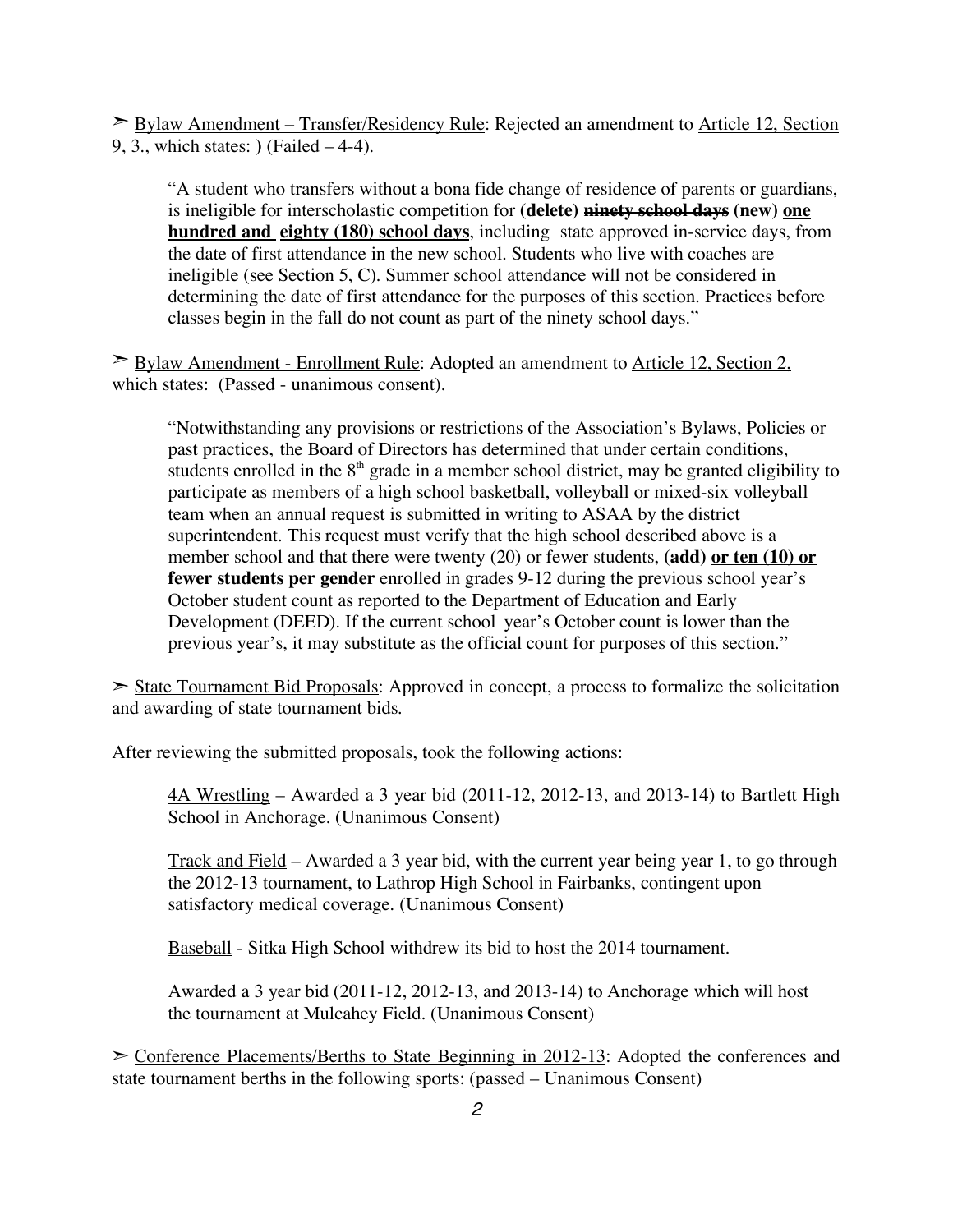- Baseball
- 4A Basketball
- 3A Basketball
- 2A Basketball
- 1A Basketball (16 teams)
- 4A Cross-Country Running
- 1A, 2A, 3A Cross-Country Running
- Large School Football
- Medium School Football
- Small School Football
- 4A Hockey
- 2A-3A Hockey
- Nordic Skiing
- Rifle (Fall and Wint
- Fall Coed Soccer
- Spring Soccer
- Large School Softball
- Small School Softball
- Swimming and Diving
- 4A Track and Field
- -1A, 2A, 3A Track and Field
- 4A Volleyball
- 3A Volleyball
- 2A Volleyball
- Mixed-Six Volleyball (postponed until October 2011 board meeting)
- 4A Wrestling
- 1A, 2A, 3A Wrestling (postponed until October 2011 board meeting)

**NOTE:** The complete listing of classfication numbers, conferences and berths to state is available at www.asaa.org, under Announcements on the home page. Approved (Unanimous Consent).

 $\geq$  2011-12 ASAA Goals: Delayed adoptions of next year's goals until the the May special teleconference meeting.

➣ Gold Lifetime Pass: Awarded Gold Lifetime Passes based on the following regional recommendations – (Passed - unanimous consent).

Region 1 - Bill Jack (Anchorage)

Region 2 - Marylee Kauffman (Galena)

Region 3 - Roger Nellis (Wasilla)

Region 4 – Marva Luhrs (Anchorage)

Region 5 – Mike Hirai ( Sitka)

Region 6 – Joe Tremarello (Fairbanks)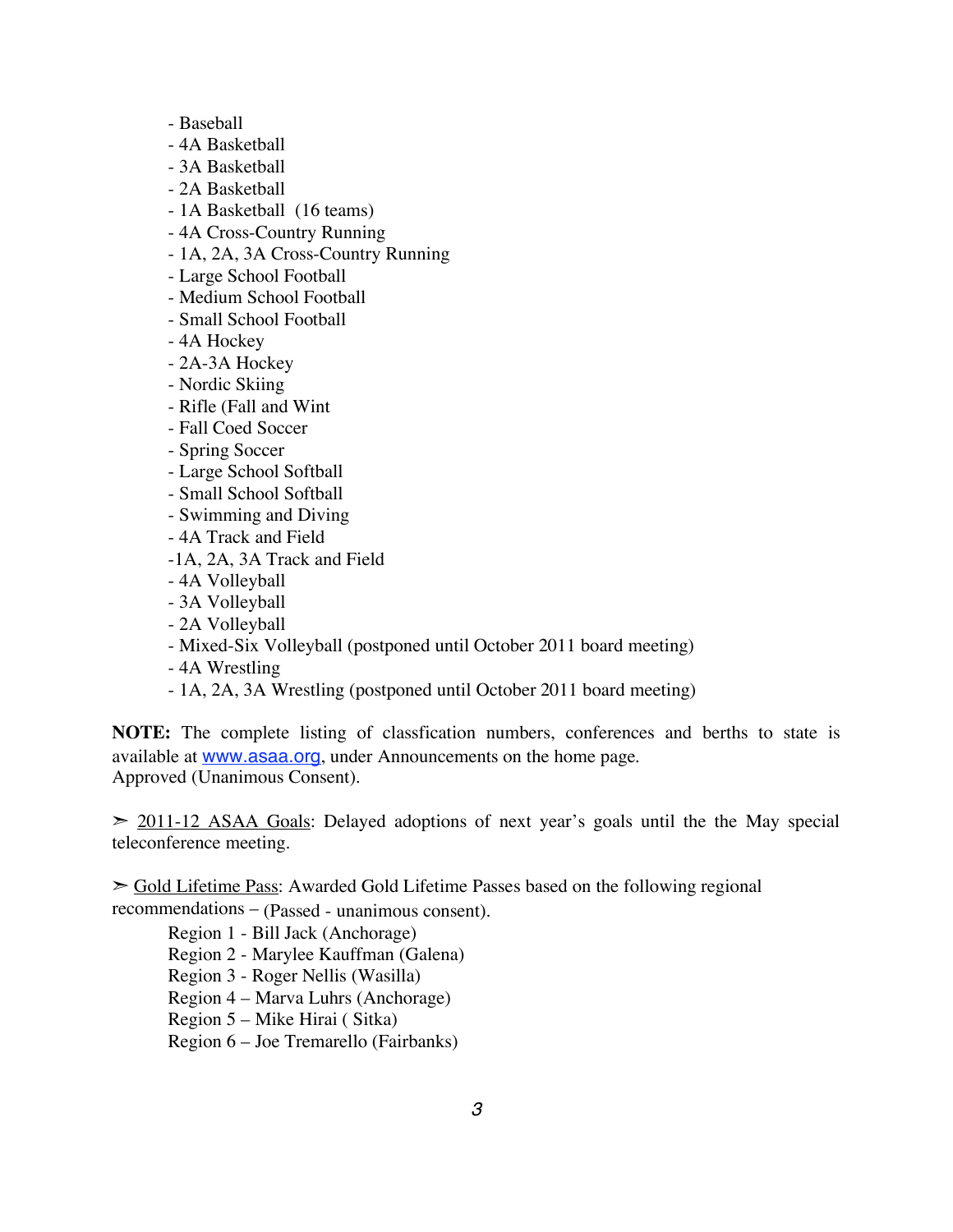$\geq$  2011-12 Calendar Amendments: Adopted amendments to the 2011-12 Calendar of Events. (Passed - Unanimous Consent)

 $\geq$  Election of President and Vice-President: Elected the following officers whose terms will run through the December 2011 board meeting – (Passed - Unanimous Consent)

President – Billy Strickland, Dean of Students – Bethel Regional HS – Region 1 Rep. Vice-President – Michael Graham, Principal – East Anchorage High School

➣ 2011-12 Board Meeting Dates and Locations: Approved the following: (Passed - Unanimous Consent)

Fall - October 2-3, 2011 – Anchorage – TBD Early Winter – December 12-13, 2011 – Anchorage Late Winter – February 20-21, 2012 – Anchorage Spring – April 22-23, 2012 - Bethel

 $\geq$  1A Basketball State Tournament Format: Adopted a 16 team format for the 1A state basketball tournament beginning in 2012-13. (Passed - Unanimous Consent)

 $\ge$  Football Playoff Format: Adopted the proposal to have 3 classifications and separate playoffs beginning in 2011-12. Small Schools (325 and smaller) and Medium Schools (326-800) will hold separate semi-finals and championship games, and large schools (801 and larger) will continue the status quo with quarter-finals, semi-finals and a championship game. (Passed - Unanimous Consent)

The Medium Schools also agreed for 2011-12 only, that if the school hosting the semi-final game is required to pay airfare for the visiting team, the host gets to keep the entire gate, if not, the gate will be evenly split between the teams after expenses are covered. The number one seed in the Southeast Conference will provide up to 20 tickets to the visting Northern Lights Conference team or no more than 2/3 of up to a total of 30 tickets. (Passed - Unanimous Consent)

➣ 3A Basketball WPI: Failed to agree that the WPI (Winning Percentage Index) would be used to seed the 3A state tournament in 2011-12. A a result, ASAA will not record the game scores as it has for the past few years. (Failed  $-2-6$ )

➣ Endowment Games: Expanded the sports in which Endowment Games can be played to include – (Passed - Unanimous Consent)

Hockey (2 per team) Soccer (2 per team) Baseball (2 per team) Softball (2 per team)

Along with: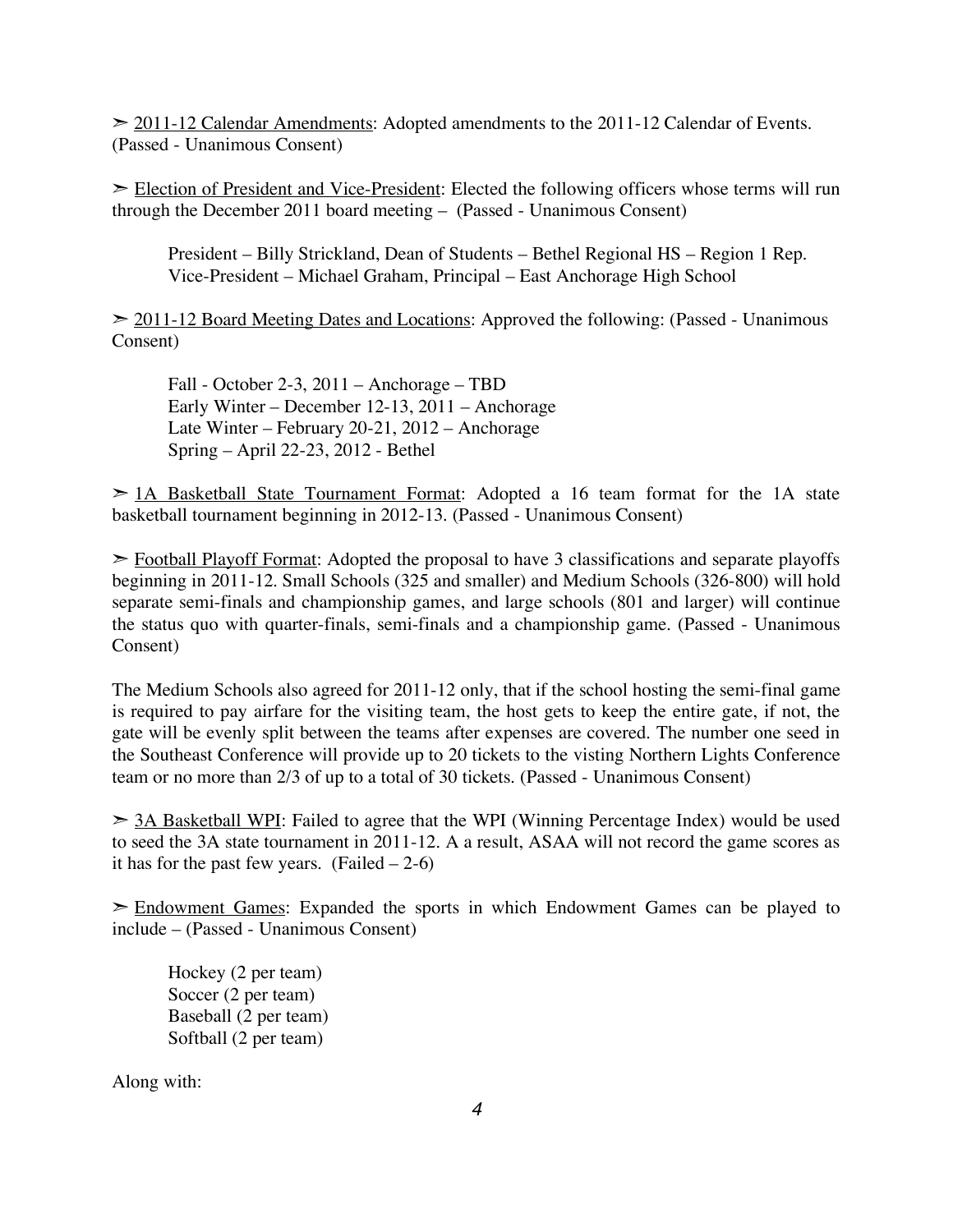Volleyball (2 per team) Basketball (2 per team)

 $\geq$  Eligibility of Cheerleaders: Reconfirmed that cheerleaders, both sideline and competitive, are required to meet all eligibility requirements, including the transfer rule. Cheerleader's eligibility must be reported on-line prior to the first game or competition. (Passed - Unanimous Consent)

 $\triangleright$  Wrestling – State Tournament Seeding: Amended the wording on Seeding Criteria 5, b. as follows, effective in 2011-12: (Passed - Unanimous Consent)

b. (Delete) Record against common opponents involving first matches wrestled. (i.e. a wrestler with a 2-1 match record is not necessarily worse than one with a 1-0 record as both wrestlers being compared won their first match against the common opponent).

**(New) Common opponent criteria will be determined by the highest winning percentages versus common opponents**.

**Reports** The BOD heard the following reports:

- Board Members
- State Tournaments
- Finance Committee
- Student Government
- Officials/Coaches/WPI
- Marketing
- Play for Keeps, Win for Life
- Sports Medicine Advisory (SMAC)
- Executive Director

**Public Comments** Heard comments by Sitka High School principal, PJ Ford-Slack, on Title IX inequities. Also heard comments by Lyle Sparrowgrove and Rose MacIntyre (community), Mike Vieira, Rich Krupa and Beau Hendrick (Sitka High School) Mike Kimber and Andrew Friske (Mt. Edgecumbe High School), Jeff Feldpausch and Dr. Elliot Bruhl (Sitka football), Sitka School District Superintendent, Steve Bradshaw, Andy Lee (school district) and Dr. Don Lehman (SMAC).

**Workshop Items** The BOD discussed the following items in workshop:

1. Reclassification/Conference Placement/Berths to State Tournaments – Reviewed all the work to date on reclassification of schools which will go into effect in 2012-13. Reviewed placement of schools in athletic conferences and proposed berths to the state tournaments.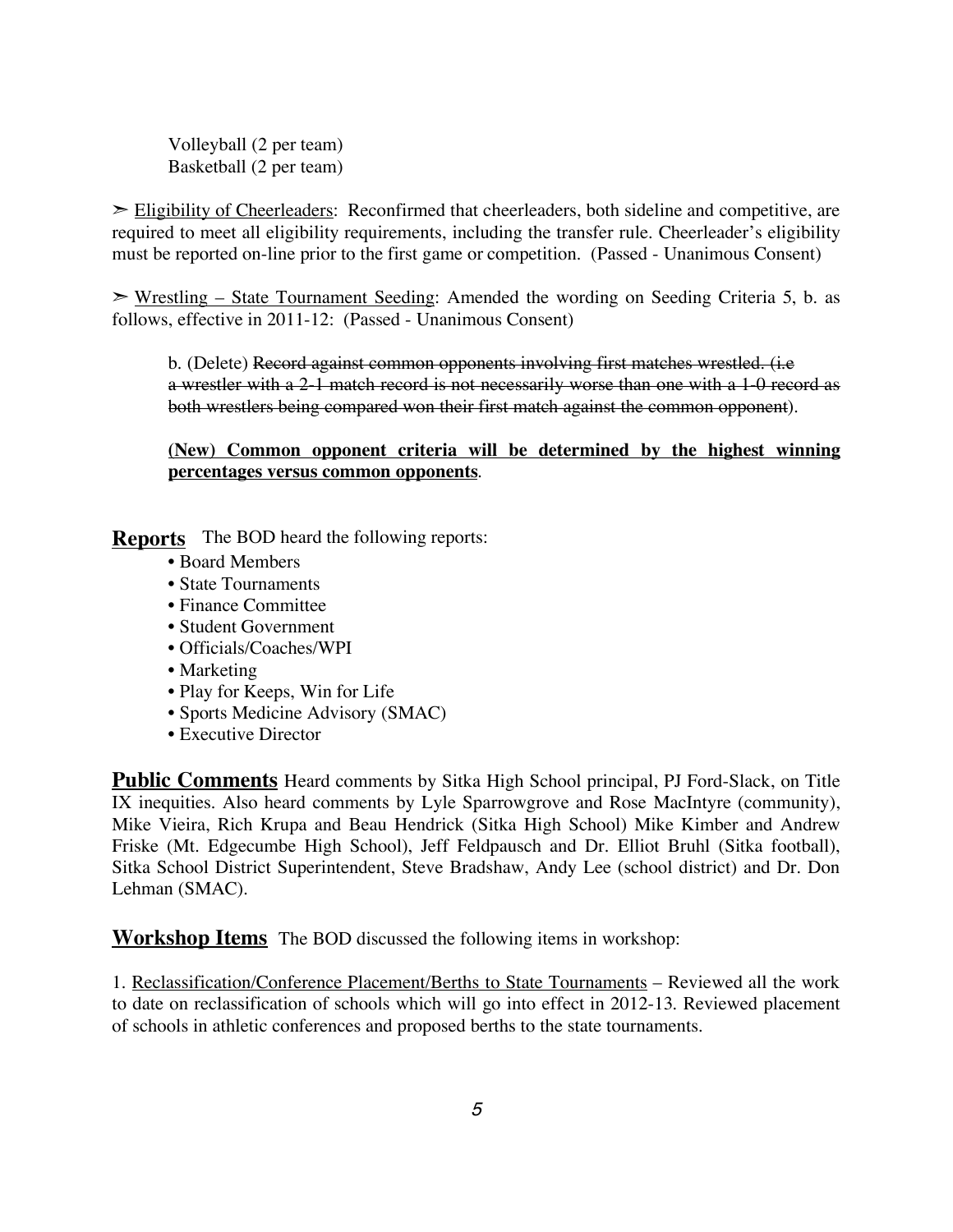**Tabled Items**: The board agreed to revisit the following items which had been tabled at the last meeting.

A. Policy - Basketball – 1A State Tournament 16 Team Format – Reviewed the 3 proposed formats:

- 1. 4 days (2 losses out),
- 2. 4 days (1 loss out), and
- 3. 3 days (1 loss out championship side, 2 losses out consolation side)

Agreed to take action under item 9 - l.

B. Policy - Student Internet Access Policy - Revisited the policy after seeking input from school district technology staff members. Because there has been little feedback from school districts, this item was tabled again until more information is available on various school district permissions.

C. Policy - Football Playoffs – Agreed to discuss this under discussion item  $8 - k$ .

**Discussion Items** The BOD discussed the following items:

➣ Bylaws: Discussed a letter from Representatives Cathy Munoz and Tammi Wilson, concerning private home school student participation in high school activities. The Rep's. advocate for eligibility at the nearest public high school for private home school students enrolled in 2 courses at that school. The BOD did not support the proposal and asked the ED to write a letter in response.

 $\geq$  House Bill 15: Discussed the status of the bill on Concussion Management. Approved the formation of a Concussion Task Force to recommend implementation plans and timelines.

 $\geq$  2011-12 Operating and Grant Budgets: Reviewed the drafts of the two budgets. The BOD will adopt the budgets during a special teleconferece meeting in May.

➣ Code of Conduct – Reviewed and discussed the Parent's/Spectator's Code of Conduct adopted the by Fairbanks Northstar Borough School District.

 $\ge$  Volleyball: Discussed the Region 5 proposal to restructure the state tournaments into a double elimination format. The board postponed further discussion or action until the October meeting.

 $\geq$  Soccer: Reviewed a revised Region 6 proposal to classify soccer. Asked staff to develop 2 options for small schools with enrollments of 5-500 and 5-800 for consideration during the October board meeting.